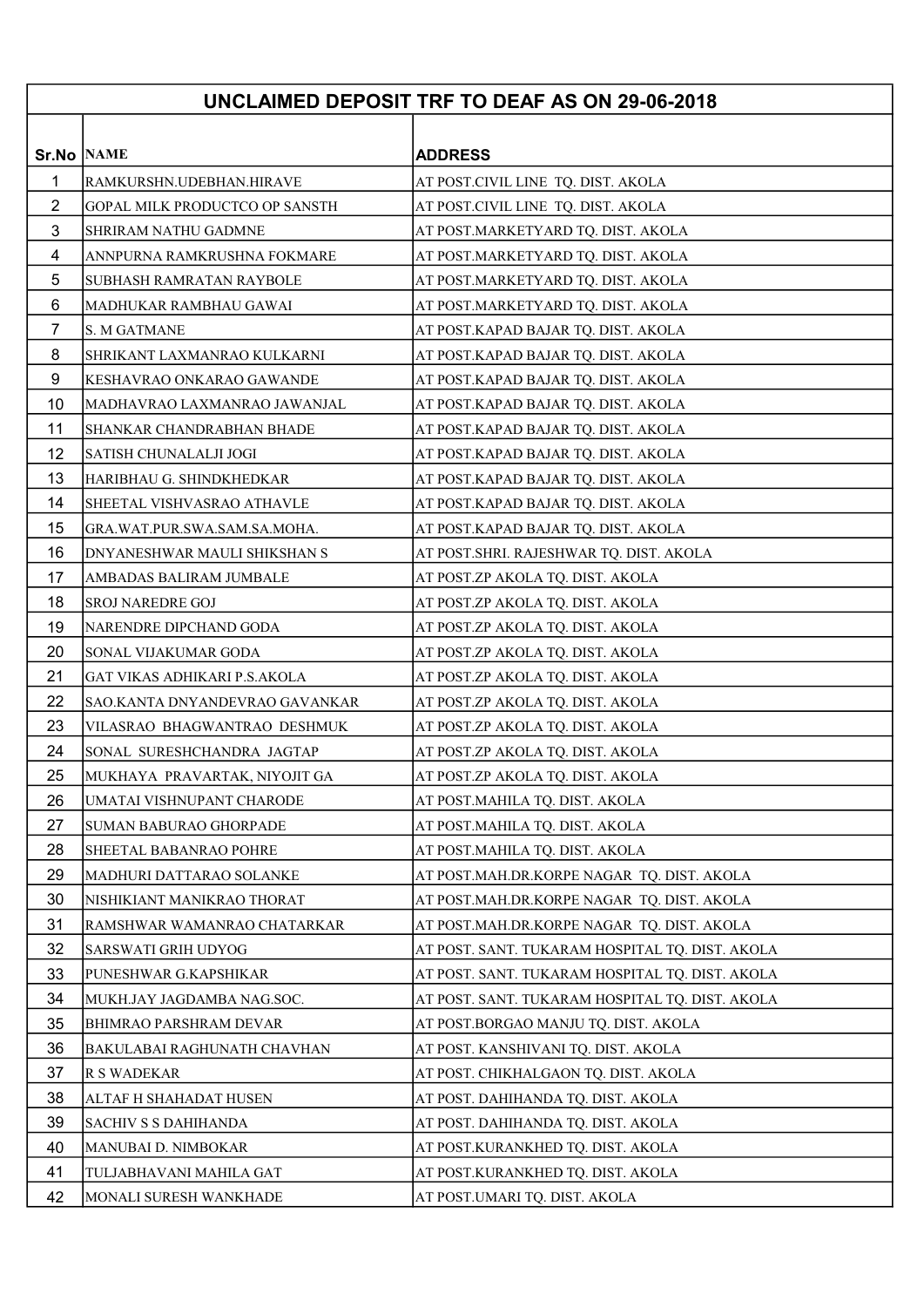| 43 | RAVINDRA KRUSHNARAO SHINDE        | AT POST.RANPISE NAGAR TQ. DIST. AKOLA            |
|----|-----------------------------------|--------------------------------------------------|
| 44 | DIGAMBAR .DATTATRAYA .DHEKALE     | AT POST.RANPISE NAGAR TQ. DIST. AKOLA            |
| 45 | VIJAY AMBADAS SHELUKAR            | AT POST.RANPISE NAGAR TQ. DIST. AKOLA            |
| 46 | AMRUTA ATMARAM RAUT               | AT POST.RANPISE NAGAR TQ. DIST. AKOLA            |
| 47 | RAMKRUSHNA MAROTI GAVALE          | AT POST.RANPISE NAGAR TQ. DIST. AKOLA            |
| 48 | <b>BALIRAM DAULATRAO POTDUKHE</b> | AT POST.RATANLAL PLOT TQ. DIST. AKOLA            |
| 49 | SURESH NILKANTH MESHRAM           | AT POST.RATANLAL PLOT TQ. DIST. AKOLA            |
| 50 | DHYANESHWAR BALIRAM NIMBOKAR      | AT POST.RATANLAL PLOT TQ. DIST. AKOLA            |
| 51 | SMT.LAXMI LAXMAN MESHARAM         | AT POST.RATANLAL PLOT TQ. DIST. AKOLA            |
| 52 | SHRIKRISHN FAKIRAJI TELGOTE       | AT POST.RATANLAL PLOT TQ. DIST. AKOLA            |
| 53 | SUKHADEO NAGOJI CHAVAN            | AT POST.BARSHITAKLI TQ.BARSHITAKLI DIST. AKOLA   |
| 54 | SHESHRAO LUXMAN BUGAHRE           | AT POST.BARSHITAKLI TQ.BARSHITAKLI DIST. AKOLA   |
| 55 | SUNANDA RUSTAM MANKAR             | AT POST.BARSHITAKLI TQ.BARSHITAKLI DIST. AKOLA   |
| 56 | UTTAMRAO BAUPNAJI MEHEKAR         | AT POST.BARSHITAKLI TQ.BARSHITAKLI DIST. AKOLA   |
| 57 | AREFABI ABDULSA                   | AT POST.BARSHITAKLI TQ.BARSHITAKLI DIST. AKOLA   |
| 58 | SANTOSH UTTAMRAO SOLAKE           | AT POST.BARSHITAKLI TQ.BARSHITAKLI DIST. AKOLA   |
| 59 | SHEIKH MALLBI MO. LUKMAN          | AT POST.BARSHITAKLI TQ.BARSHITAKLI DIST. AKOLA   |
| 60 | SUMITRABAI RAMKRUSHNA MANKAR      | AT POST.BARSHITAKLI TQ.BARSHITAKLI DIST. AKOLA   |
| 61 | VINAYAK KISANRAV JADHAV           | AT POST.BARSHITAKLI TQ.BARSHITAKLI DIST. AKOLA   |
| 62 | MIRA MAHADEV PUATUKAR             | AT POST.BARSHITAKLI TQ.BARSHITAKLI DIST. AKOLA   |
| 63 | SHRIKRUSHNA PUJAJI GAWAI          | AT POST.BARSHITAKLI TQ.BARSHITAKLI DIST. AKOLA   |
| 64 | <b>GRAM PAN. UMARDARI</b>         | AT POST.BARSHITAKLI TQ.BARSHITAKLI DIST. AKOLA   |
| 65 | <b>GRAM PA. TIGHODA</b>           | AT POST.BARSHITAKLI TQ.BARSHITAKLI DIST. AKOLA   |
| 66 | AADHI SHKTI MAHILA BACHAT GAT     | AT POST.BARSHITAKLI TQ.BARSHITAKLI DIST. AKOLA   |
| 67 | <b>LATABAI G BOBADE</b>           | AT POST. PINJAR TQ.BARSHITAKLI DIST. AKOLA       |
| 68 | MULABAI S CHOTAMAL                | AT POST.KANHERI SARAP TQ.BARSHITAKLI DIST. AKOLA |
| 69 | GAJANAN.DUD.UT, SASTHA            | AT POST.AKOT MAIN TQ.AKOT DIST. AKOLA            |
| 70 | VITTHAL.DUD.UT.SA.SASTHA          | AT POST.AKOT MAIN TQ.AKOT DIST. AKOLA            |
| 71 | HARIHAR MAHELA DUDH UPA.          | AT POST.AKOT MAIN TQ.AKOT DIST. AKOLA            |
| 72 | RAJENDAR RAMKISAN MALANI          | AT POST.AKOT MAIN TQ.AKOT DIST. AKOLA            |
| 73 | DEOMAN CHANDRBHAN KTORE           | AT POST.AKOT MAIN TQ.AKOT DIST. AKOLA            |
| 74 | SHAMKUMAR RAJESHKUMAR MALANI      | AT POST.AKOT MAIN TQ.AKOT DIST. AKOLA            |
| 75 | ATUL RAJENDRAKUMAR MALANE         | AT POST.AKOT MAIN TQ.AKOT DIST. AKOLA            |
| 76 | DEVENDRA RAJARAM KHERE            | AT POST.AKOT MAIN TQ.AKOT DIST. AKOLA            |
| 77 | MAULI SENDRIY S.H.G.DEVORI        | AT POST.AKOT MAIN TQ.AKOT DIST. AKOLA            |
| 78 | SAT.BH.KRIDA SISHA.SAN.POPA       | AT POST. AKOT MAIN TQ. AKOT DIST. AKOLA          |
| 79 | MAHILA SIVAN KALA KENDRA          | AT POST.AKOT CITY TQ.AKOT DIST. AKOLA            |
| 80 | MAHADEV SITARAM TALOKAR           | AT POST.AKOT CITY TQ.AKOT DIST. AKOLA            |
| 81 | MAHADEV GOVIND KALE               | AT POST.AKOT NARSINGH MANDIR TQ.AKOT DIST. AKOLA |
| 82 | KESHAV DIGABAR GUHE               | AT POST.AKOT NARSINGH MANDIR TQ.AKOT DIST. AKOLA |
| 83 | VENUTAI K DABERAO                 | AT POST. RAUNDALA TQ.AKOT DIST. AKOLA            |
| 84 | RAVAJI GANPAT MESARE              | AT POST. CHOHATTA TQ.AKOT DIST. AKOLA            |
| 85 | GANPAT MOTIRAM MALIYA             | AT POST.MUNDGAOA TQ.AKOT DIST. AKOLA             |
| 86 | SHRAWAN NATTHUJI KALE             | AT POST. TELHARA MAIN TQ.TELHARA DIST. AKOLA     |
| 87 | NARAYAN MAROTI SULTANE            | AT POST.HIWARKHED TQ.TELHARA DIST. AKOLA         |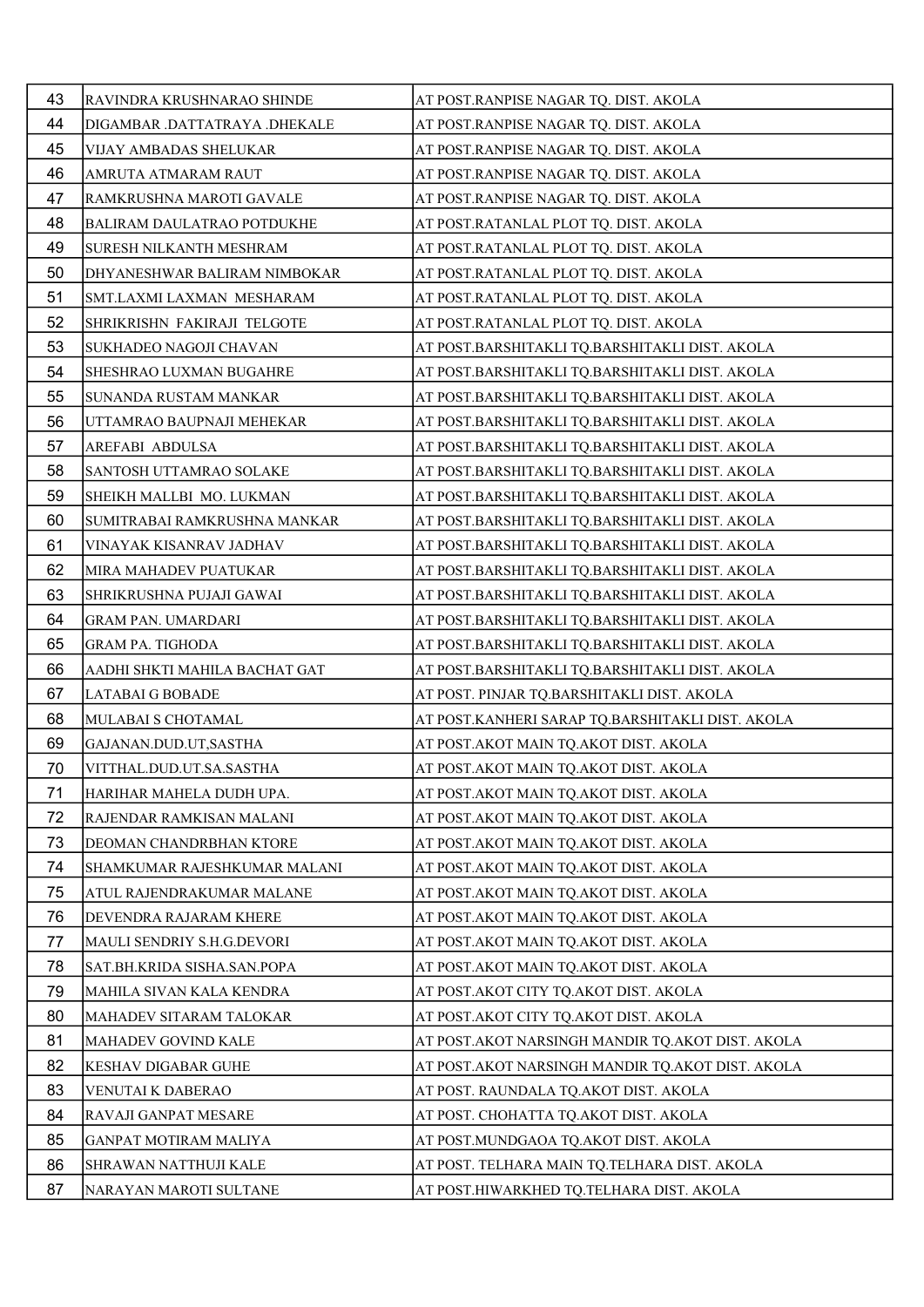| 88  | KOHINUR SWA SA B GAT D ZARI     | AT POST.HIWARKHED TQ.TELHARA DIST. AKOLA          |
|-----|---------------------------------|---------------------------------------------------|
| 89  | Z.P.SHALA MULE DANAPUR          | AT POST. DANAPUR TQ.TELHARA DIST. AKOLA           |
| 90  | DEVIDAS UKARDA PILATRE          | AT POST. DANAPUR TQ.TELHARA DIST. AKOLA           |
| 91  | <b>GANESH MAHADEO HAGE</b>      | AT POST. DANAPUR TQ.TELHARA DIST. AKOLA           |
| 92  | KANTA A KUKADE                  | AT POST. PATHARDI TQ.TELHARA DIST. AKOLA          |
| 93  | ANUSAYA NARAYAN TOHARE          | AT POST. BELKHED TQ.TELHARA DIST. AKOLA           |
| 94  | DATTA SHIK BAHU SAN UMRI        | AT POST. ADSUL TQ.TELHARA DIST. AKOLA             |
| 95  | SHANTARAM JANARDHAN RAUT        | AT POST. ADSUL TQ.TELHARA DIST. AKOLA             |
| 96  | YASHAWANT TULSHIARAM WANKHADE   | AT POST. ADSUL TQ.TELHARA DIST. AKOLA             |
| 97  | AHAMADIA BAHUUDASHIA AROGIA SH  | AT POST.BALAPUR TQ.BALAPUR DIST. AKOLA            |
| 98  | DIPKKUMAR VIJAY SHAH            | AT POST.BALAPUR TQ.BALAPUR DIST. AKOLA            |
| 99  | PRALLAD BHAGATSINH PAWAR        | AT POST.BALAPUR TQ.BALAPUR DIST. AKOLA            |
| 100 | DRUPADABAI KISAN TITUR          | AT POST.BALAPUR TQ.BALAPUR DIST. AKOLA            |
| 101 | KUSUM MADHUKAR SADHE            | AT POST.BALAPUR TQ.BALAPUR DIST. AKOLA            |
| 102 | <b>AEFAJUR RAHIM ISMILE</b>     | AT POST.BALAPUR TQ.BALAPUR DIST. AKOLA            |
| 103 | <b>AEFAJUR RAHIM ISMILE</b>     | AT POST.BALAPUR TQ.BALAPUR DIST. AKOLA            |
| 104 | <b>GOPAL NAJUKRAO THAKARE</b>   | AT POST.BALAPUR TQ.BALAPUR DIST. AKOLA            |
| 105 | ASHIR AHAMAD KHA SHIKANDAR KHA  | AT POST.BALAPUR TQ.BALAPUR DIST. AKOLA            |
| 106 | BA.MAYNA.EDU.WEL.FAI.SOCI       | AT POST.BALAPUR TQ.BALAPUR DIST. AKOLA            |
| 107 | NIYOJIT KHANDOBA UPSA SINCHAN   | AT POST.BALAPUR TQ.BALAPUR DIST. AKOLA            |
| 108 | <b>SANJAY V DOGARE</b>          | AT POST.WADWEGAON TQ.BALAPUR DIST. AKOLA          |
| 109 | RAM NARAYAN PHALAKE             | AT POST.WADWEGAON TQ.BALAPUR DIST. AKOLA          |
| 110 | CHANDRAPRA LAXMAN CHINCHOLAKAR  | AT POST.WADWEGAON TQ.BALAPUR DIST. AKOLA          |
| 111 | RAJENDRA R TAYDE                | AT POST. NIMBA TQ.BALAPUR DIST. AKOLA             |
| 112 | ADARSHA S BCG HINGNA            | AT POST. NIMBA TQ.BALAPUR DIST. AKOLA             |
| 113 | SAVITRIBAI P M BCG SWRUPKHED    | AT POST. NIMBA TQ.BALAPUR DIST. AKOLA             |
| 114 | SHAHU MAH BAHU KRIDA MAN DAGAD  | AT POST. NIMBA TQ.BALAPUR DIST. AKOLA             |
| 115 | M SHARIPH SHE ANWAR             | AT POST. PARAS TQ.BALAPUR DIST. AKOLA             |
| 116 | <b>GAYABAI NARAYAN BADRKHE</b>  | AT POST. HATRUN TQ.BALAPUR DIST. AKOLA            |
| 117 | YASHWANT GRAM SAMRUDHI YOJ      | AT POST.VYALA TQ.BALAPUR DIST. AKOLA              |
| 118 | MAHADEO TRYAMBAK NIMBOKAR       | AT POST.PATUR TQ.PATUR DIST. AKOLA                |
| 119 | PRASANT DNYNDEO SATHE           | AT POST.PATUR TQ.PATUR DIST. AKOLA                |
| 120 | <b>BHGIRATHI SUPAJI YANKAR</b>  | AT POST.PATUR TQ.PATUR DIST. AKOLA                |
| 121 | <b>SADASHIV SAHADEO DAWANGE</b> | AT POST.PATUR TQ.PATUR DIST. AKOLA                |
| 122 | SOPINATH MAH.BACHA.GAT SAVAR.   | AT POST.PATUR TQ.PATUR DIST. AKOLA                |
| 123 | SUBHASH ASHRUJI DHANOKAR        | AT POST.CHANNI TQ.PATUR DIST. AKOLA               |
| 124 | SADGURU DHARMIK GAT CHANNI      | AT POST.CHANNI TQ.PATUR DIST. AKOLA               |
| 125 | SOPINATH M GAT PANGARA          | AT POST.CHANNI TQ.PATUR DIST. AKOLA               |
| 126 | <b>DINESH SITARAM TAJNE</b>     | AT POST.AALEGAO TQ.PATUR DIST. AKOLA              |
| 127 | NARMADA VITHAL DHORE            | AT POST.MURTIZAPUR MAIN TQ.MURTIZAPUR DIST. AKOLA |
| 128 | SUKHADEV SHIVRAM JAMNIK         | AT POST.MURTIZAPUR MAIN TQ.MURTIZAPUR DIST. AKOLA |
| 129 | VIBHA RAJENDRA BOLE             | AT POST.MURTIZAPUR MAIN TQ.MURTIZAPUR DIST. AKOLA |
| 130 | <b>BHARAT VITTAL AAPOTIKAR</b>  | AT POST.MURTIZAPUR MAIN TQ.MURTIZAPUR DIST. AKOLA |
| 131 | YASHWANT GRAM SAMRUDHHI YO.SON  | AT POST.MURTIZAPUR MAIN TQ.MURTIZAPUR DIST. AKOLA |
| 132 | SAMTASHETKARI B.GAT             | AT POST.MURTIZAPUR MAIN TQ.MURTIZAPUR DIST. AKOLA |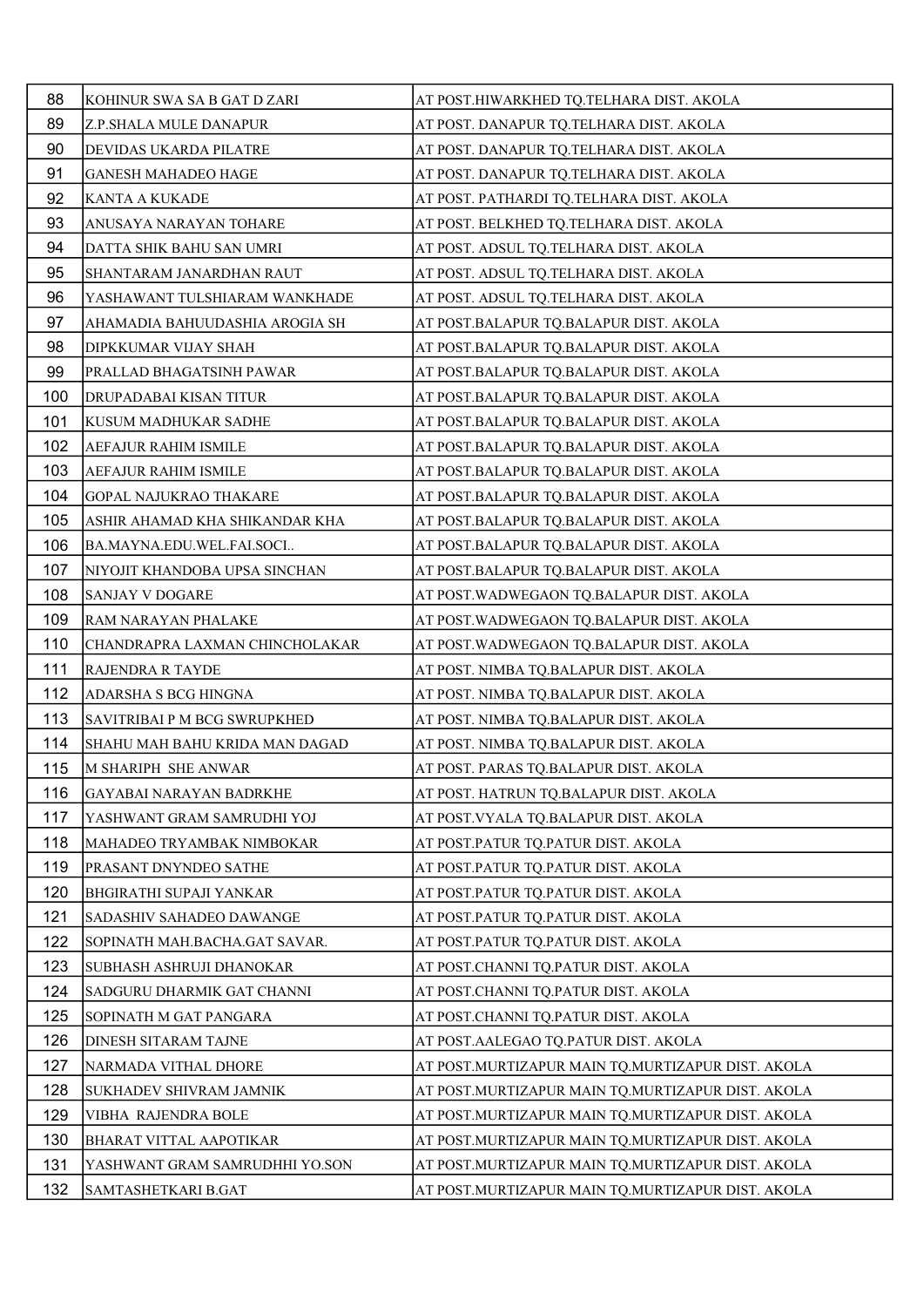| 133 | SAHEBRAO MOTIRAM THOKAL        | AT POST.MURTIZAPUR MARKET YARD TQ.MURTIZAPUR DIST. AKOLA |
|-----|--------------------------------|----------------------------------------------------------|
| 134 | SUDHAKAR NATTUJI BHATKAR       | AT POST.MURTIZAPUR MARKET YARD TQ.MURTIZAPUR DIST. AKOLA |
| 135 | SHARAVSTI BHAUDE SHIKSHAN SOC  | AT POST.MURTIZAPUR CITY TQ.MURTIZAPUR DIST. AKOLA        |
| 136 | ASHOK KISAN GIRI               | AT POST.MURTIZAPUR CITY TQ.MURTIZAPUR DIST. AKOLA        |
| 137 | NARENDRA NARAYAN DHENGEKAR     | AT POST.MANA TQ.MURTIZAPUR DIST. AKOLA                   |
| 138 | YASHVANTRAO D HANDE            | AT POST.KURUM TQ.MURTIZAPUR DIST. AKOLA                  |
| 139 | DI.VIDARBHA CO-OP MRK.SOC.     | AT POST.KARANJA MAIN.TQ.KARANJA DIST. WASHIM             |
| 140 | MALINI DHONDUBA PAITHANKAR     | AT POST.KARANJA MAIN.TQ.KARANJA DIST. WASHIM             |
| 141 | MANOHAR PURNAJI THAKRE         | AT POST.KARANJA MAIN.TQ.KARANJA DIST. WASHIM             |
| 142 | PRASAD VILAS DARYAPURKAR       | AT POST.KARANJA MAIN.TQ.KARANJA DIST. WASHIM             |
| 143 | SUMITRA DAMODAR SHIRSAT        | AT POST.KARANJA MAIN.TQ.KARANJA DIST. WASHIM             |
| 144 | RAJKUMAR PANDURANG GALANE      | AT POST.KARANJA MAIN.TQ.KARANJA DIST. WASHIM             |
| 145 | GAJANAN NAMDEWRAO SONONE       | AT POST.KARANJA MAIN.TQ.KARANJA DIST. WASHIM             |
| 146 | NITA VITHTHAL DESHMUKH         | AT POST.KARANJA MAIN.TQ.KARANJA DIST. WASHIM             |
| 147 | CHAYABAI PRALHAD THAKARE       | AT POST.KARANJA MAIN.TQ.KARANJA DIST. WASHIM             |
| 148 | DADARAO VITTHALRAO GULDE       | AT POST.KARANJA MAIN.TQ.KARANJA DIST. WASHIM             |
| 149 | VISHAKHA SW. SH. BA. GAT       | AT POST.KARANJA MAIN.TQ.KARANJA DIST. WASHIM             |
| 150 | AHILYABAIHOLKARSW.SH.BA.GAT    | AT POST.KARANJA MAIN.TQ.KARANJA DIST. WASHIM             |
| 151 | MAHATMA PHULE SW. SH. BA. GAT  | AT POST.KARANJA MAIN.TQ.KARANJA DIST. WASHIM             |
| 152 | DUDH UATPADS.SANSTHA           | AT POST.KARANJA MAIN.TQ.KARANJA DIST. WASHIM             |
| 153 | DWARKA GRAMIN SAH SANSTA       | AT POST.KARANJA MAIN.TQ.KARANJA DIST. WASHIM             |
| 154 | KRUSHNARAO TALE PRA MAND LONI  | AT POST.KARANJA MAIN.TQ.KARANJA DIST. WASHIM             |
| 155 | <b>MAHADEV P BHAGAT</b>        | AT POST. KAMARGAON MAIN.TQ.KARANJA DIST. WASHIM          |
| 156 | VITHABAI KASHINATH AMALE       | AT POST. MANBHA MAIN.TQ.KARANJA DIST. WASHIM             |
| 157 | <b>AMIT MAHADEV MARGE</b>      | AT POST. POHA MAIN.TQ.KARANJA DIST. WASHIM               |
| 158 | RAMRAO LAKHUJI RATHOD          | AT POST. KAJALESHWAR MAIN.TQ.KARANJA DIST. WASHIM        |
| 159 | MALANBAI NAMDEVRAO ANBHORE     | AT POST. KAJALESHWAR MAIN.TQ.KARANJA DIST. WASHIM        |
| 160 | SHANKAR K. RATHOD              | AT POST.MANGRULPIR MAIN .TQ MANGRULPIR DIST. WASHIM      |
| 161 | SANTOSH SAHEBRAO SURVE         | AT POST.MANGRULPIR MAIN .TQ MANGRULPIR DIST. WASHIM      |
| 162 | <b>D R LAAND</b>               | AT POST.MANGRULPIR MAIN .TQ MANGRULPIR DIST. WASHIM      |
| 163 | JAGDEV BHIVSAN BELKHEDE        | AT POST.MANGRULPIR MAIN .TQ MANGRULPIR DIST. WASHIM      |
| 164 | PRASHRAM WISHANU SHURWE        | AT POST.MANGRULPIR MAIN .TQ MANGRULPIR DIST. WASHIM      |
| 165 | SHAYMRAWAJI PATIL BAHUDESHI    | AT POST.MANGRULPIR MAIN .TQ MANGRULPIR DIST. WASHIM      |
| 166 | MA. NA. SUBHASH THAKRE SUSHIKS | AT POST.MANGRULPIR MAIN .TQ MANGRULPIR DIST. WASHIM      |
| 167 | PURUSHATTAM SITARAM BHAGAT     | AT POST.MANGRULPIR CITY .TQ MANGRULPIR DIST. WASHIM      |
| 168 | <b>BHARAT MAHADEV MAHALE</b>   | AT POST.MANGRULPIR CITY .TQ MANGRULPIR DIST. WASHIM      |
| 169 | DEVMAN HARIBHAU KHADE          | AT POST. SHELU BAZAR .TQ MANGRULPIR DIST. WASHIM         |
| 170 | RAMCHANDRA KALNAJI BHMATE      | AT POST. DHANORA .TQ MANGRULPIR DIST. WASHIM             |
| 171 | MIRA TANERAO BANGARE           | AT POST. DHANORA .TQ MANGRULPIR DIST. WASHIM             |
| 172 | URDU EDU SOC AASEGAON          | AT POST. DHANORA .TQ MANGRULPIR DIST. WASHIM             |
| 173 | ADH.JAN.EDU.SOC.MANORA         | AT POST.MANORA .TQ MANORA DIST. WASHIM                   |
| 174 | GAJANAN DUDHRAM AADE           | AT POST.MANORA .TQ MANORA DIST. WASHIM                   |
| 175 | HARI SAKRU RATHOD              | AT POST.MANORA .TQ MANORA DIST. WASHIM                   |
| 176 | DILIP RAMJI SAVNT              | AT POST.MANORA .TQ MANORA DIST. WASHIM                   |
| 177 | JAIBHOLESWA.SAHA.BAC.GAT.IZORI | AT POST.MANORA .TQ MANORA DIST. WASHIM                   |